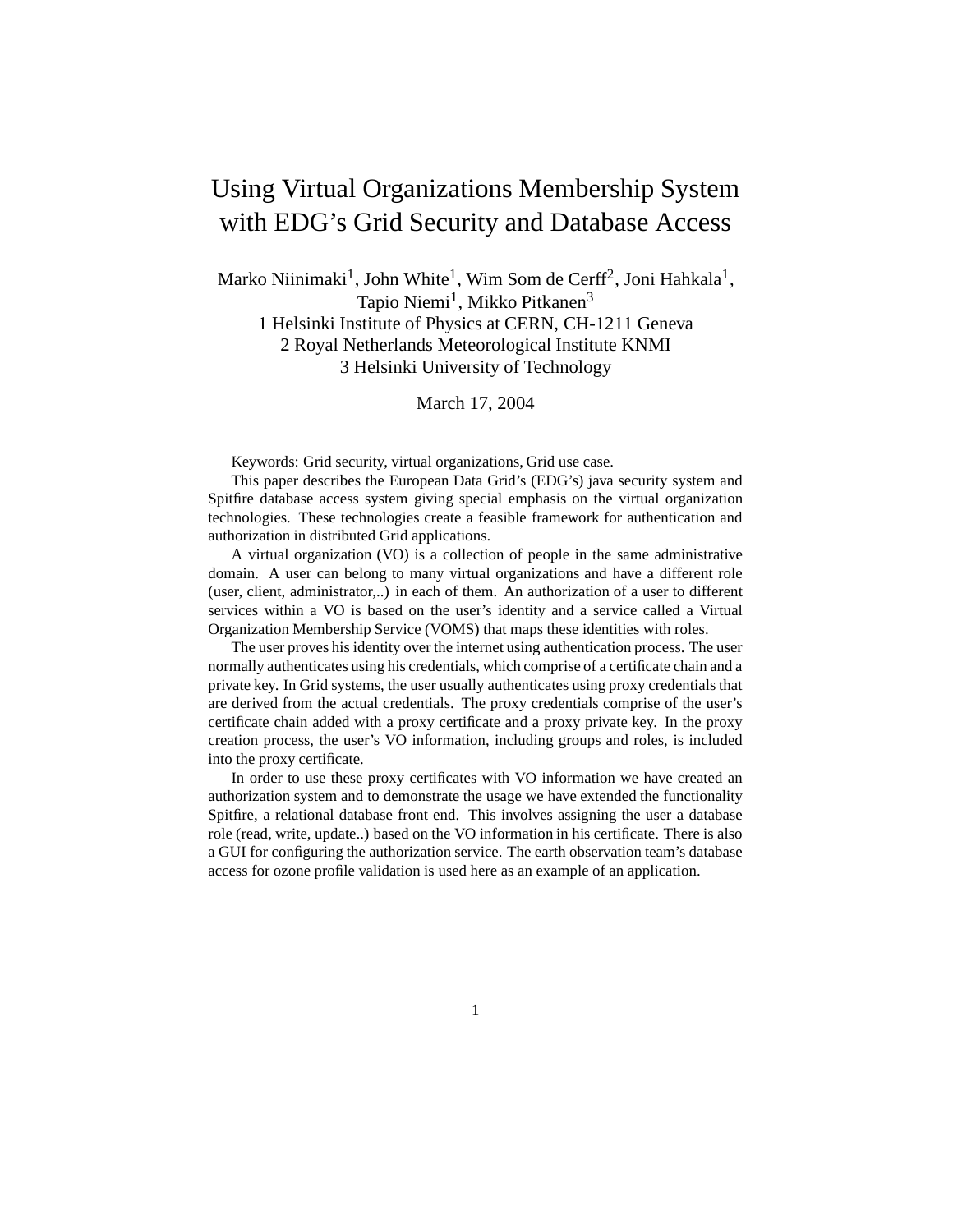## **1 Introduction**

Authentication (i.e. user identity verification) and authorization, i.e. deciding whether the user can have an access to a certain resource are essential in distributed applications. The Grid computing field can be characterized as a collection of heterogeneous computing resources that are shared by many individuals and organizations. This has given rise to the concept of "virtual organizations". A virtual organization (VO) is a collection of people in some administrative domain. A user's relationship with his VO is defined by the organization's internal hierarchy. The user can be a part of any number of internal groups in their organization and have multiple roles in many organizations [ACC 03]. A user is authorized to perform tasks on a computing Grid according to their VO affiliation and their role(s) within the VO.

The authorization process becomes more complex when the number of users and the number of possible roles of the users in the service increases. As services are usually distributed, a centralized service managing the authorization data is needed. This service is called a Virtual Organization Membership Service (VOMS) [ACC+03]. The VOMS service is a front-end to a database where the information about the users is kept. The server maintains lists of groups, roles and capabilities that belong to each user in that VO. The VOMS is used to bind authorization information to a users identity [ACC 03]. European DataGrid's (EDG's) VOMS is a mature application that utilises EDG's grid security functionality, based on certificates.

A Grid user, operating with Globus[FK97] middleware, uses the command grid-proxy-init to create a proxy certificate, which is made using their credentials. This proxy certificate can then be passed to other Grid resources as the user's credential. When EDG's VOMS service is used, the user invokes edg-voms-proxy-init program to contact the VOMS server. This program produces a proxy certificate, similar to the previous case, but also containing the authorization information from VOMS service  $[ACC^+03]$ . When the user enters a service presenting his VOMS certificate, the service can find out the user's authorization information from the certificate. This removes the need to maintain up-to-date per-user authorization information in every server.

The information about a user's VO and their role in it can be easily utilized in the context of distributed databases being accessed by an EDG database application, Spitfire [Pro01]. In a typical case, if a Spitfire administrator knows a user's VO (e.g., a collaboration called NETG) and their role within this collaboration (say, an administrator), they can base the access decision on that VO, group or role. Using Spitfire, along with the edg-java-security package and a graphical user interface (shown in Figure 2), we can easily add a rule concerning the access rights of the VO, group or role. This greatly simplifies the task of the database administrators, since they do not need to describe access rights for each individual user, they can just describe it for user groups of roles.

**Related work** Foster, Kesselmann and Tuecke emphasize the role of virtual organizations in resource sharing in [FKT01], and mention database access in one of their Grid scenarios. The OgsaDai consortium [Ogs02] has defined an architecture for Grid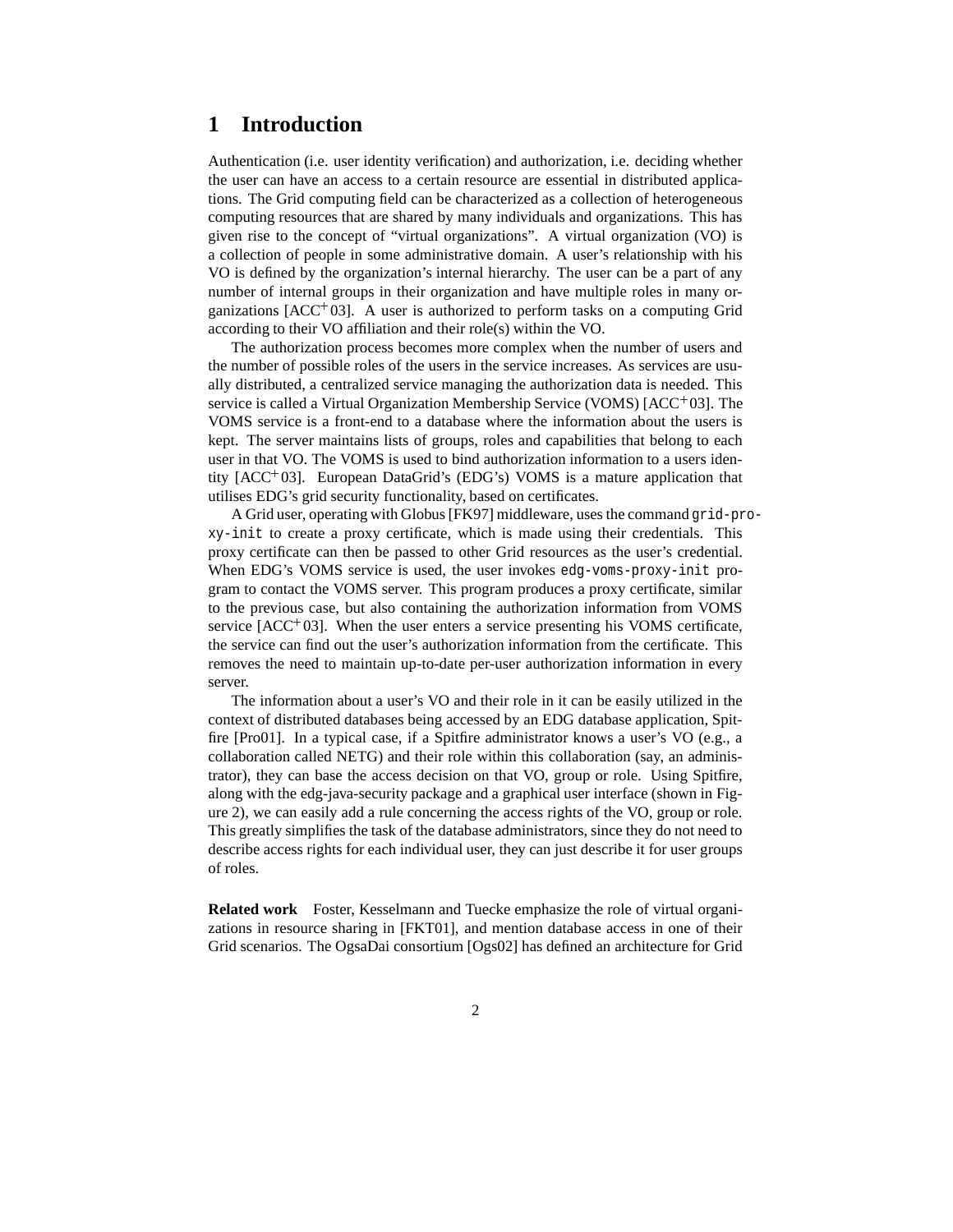database accesses and released an implementation of it. However, as far as we know, the European DataGrid project has been the first to design and implement a VO-based database access management system.

**Contents** The rest of this paper is organized as follows: in Section 2, we present the technology used and the certificate-based security model that our VO implementation utilises. We describe, too, how Spitfire's database access works and discuss database access authorization in general. In Section 3 we discuss how certificates with VO extensions are used in combination with Spitfire using earth observation as an example. Finally Section 4 provides conclusions and some items for future research.

# **2 Technology and terminology**

### **2.1 Spitfire and EDG java authentication**

Spitfire [Pro01] is a project of Work Package 2 within the European Data Grid Project. It offers a Java servlet that accepts database requests, forwards them to actual relational databases and displays the results in XML. The EDG's authentication and authorization software is edg-java-security, and it analyzes a user's rights to execute queries based on the user certificate presented to the system. This authentication and authorization software is used with other EDG software, for example Spitfire.

In edg-java-security, the authentication is based on a hand shaking protocol in Secure Sockets Layer and Transport Layer Security. The server and client send each other their X509-format certificates and messages encrypted by their private keys, called challenges. These challenges can be verified by public keys included in the X509 certificates. This way the server and the client authenticate themselves as owners of their respective certificates [Sec03]. The authentication sequence is as follows. First, the user gets the certificate of the server. The client program then checks that the server's certificate is signed by a trusted certificate authority (CA). This is done by decrypting the certificate's signature with the CA's public key. Moreover, the client verifies and the server responds to the its challenge by encrypting it with its private key. After this, the user knows that the server is who it claims to be and the client encrypts the random data the server sent with his private key and sends his certificate chain to the server along with the encrypted random data, see [FK97]. The server then checks the user's certificate chain and the encrypted data. If the server is able to decrypt the challenge, with the user certificate's public key, it can be sure that the user is the same as the owner of the certificate or proxy certificate.

The proxy certificate enables a single sign-on process by "representing" the user to Grid services. When a proxy certificate is used as a credential, the user sends their certificate and the proxy certificate to the server [FK97]. The proxy is signed by the user and the user's certificate is used to verify the proxy's signature. This way the chain of trust is delegated to the proxy. The proxy certificate can be used by the user for access to various services, as it carries the user's signature as identification. However, the only apparent feature of the proxy is its issuer, i.e. the user's certificate subject like "O=Grid, O=NorduGrid, OU=hip.fi, CN=Joe User". Each Grid service needs to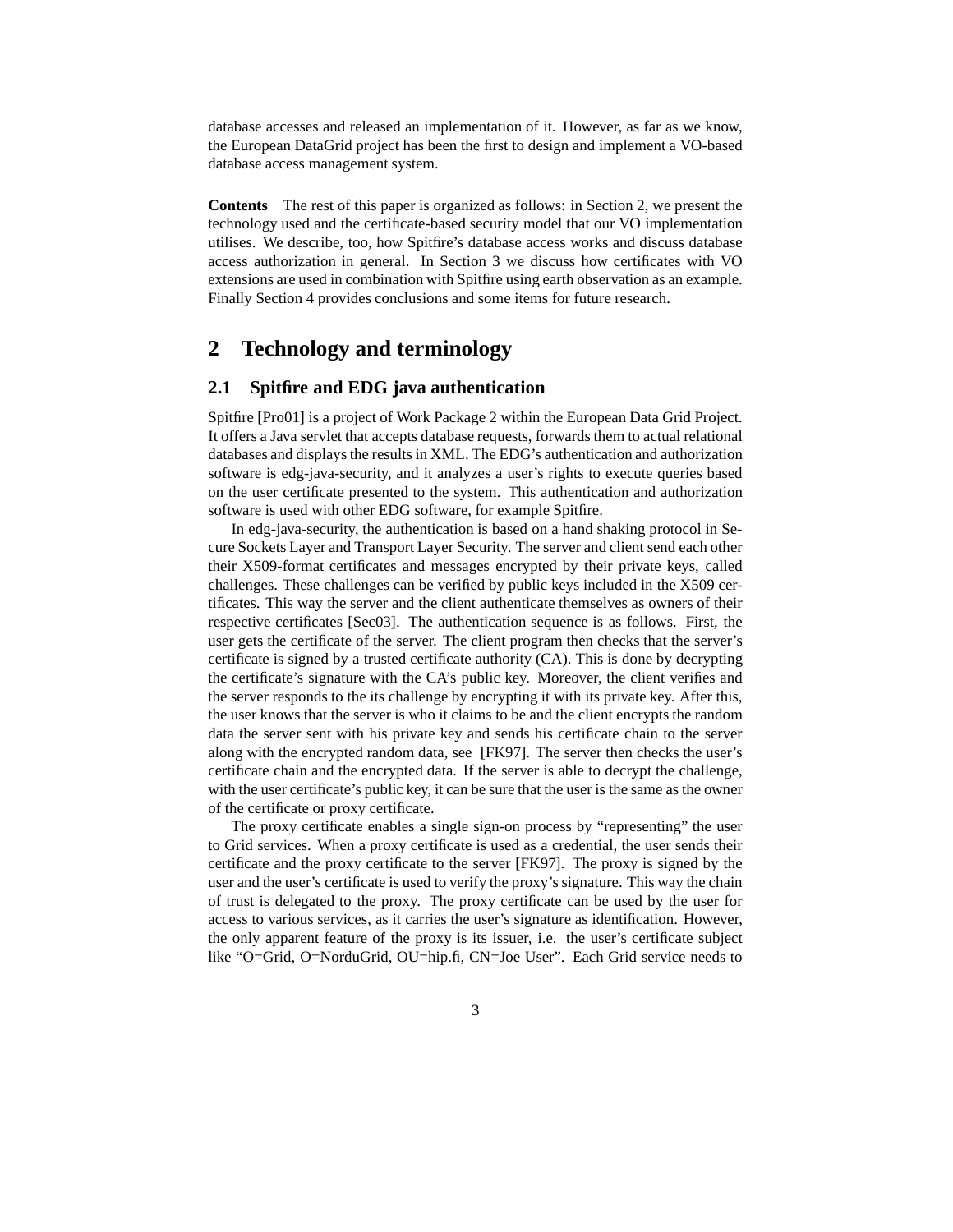decide independently the access rights of each certificate owner. This can be improved by introducing extensions to the certificate; in our case a VO extension that states the user's VOs, groups and their role in each of them.

### **2.2 Authorization and Relational Databases**

With EDG java authorization mechanism four levels of authorization granularity can be implemented. First two do not require any support from the actual web service the authorization mechanism protects, the last two require support from the web service.

Fist, the most coarse grained authorization just decides if the user is allowed to access the service. This is simple to configure and doesn't require any knowledge of the service.

Second, the method based authorization decides if the user is allowed to access a certain method in the service. In this system local roles are defined for the service and methods are grouped for these roles. For example "administrator" has access to all methods but "read" has access to the read and list methods. The configuration is a little more complex than the first case.

Third, the service role based authorization relies on the service that enforces role based authorization. For example in database access the databases usually have role based access control with a table level granularity. In this method the authorization groups and roles are mapped into the database roles and thus the database administrator can define access policies for individual tables. This case requires full support for the authorization mechanism in the service, but configuration is of the same complexity as in the previous case.

Finally, the fine grained authorization requires the service to enforce fine grained authorization. In this case every object has a reference to an access control list (ACL). For example every row in database has an ACL and every file in storage element (SE) has an ACL. In this case the client software needs to support the ACLs and the users should know about and control their ACLs for them to be useful. This is the most complex case as it requires support from every level of the system and in only the most simple and limited cases can the configuration be automated.

Authorization and security are essential in client-server database systems. In this section we discuss briefly how they are implemented in SQL databases. We follow the book by Elmasri and Navathe [EN94].

In general, two methods are used in database access control: discretionary and mandatory access control. In discretionary access control different privilegesfor database objects (e.g. tables  $=$  relations, columns  $=$  attributes) are granted to the users while in mandatory access control the data and the users are classified in different security classes. A user, in order to view the data, must have the same or higher security class than the data in question. In the following discussion, we will refer to discretionary access control methods since almost all relational database systems use it while the mandatory control method is used only in some special systems. Moreover, the SQL standards support only discretionary access control.

In SQL, privileges can be assigned to the account (user) level or the database object (relation) level. At the account level the privileges define what operations a particular user can perform in general, and in the database object level the privileges specify the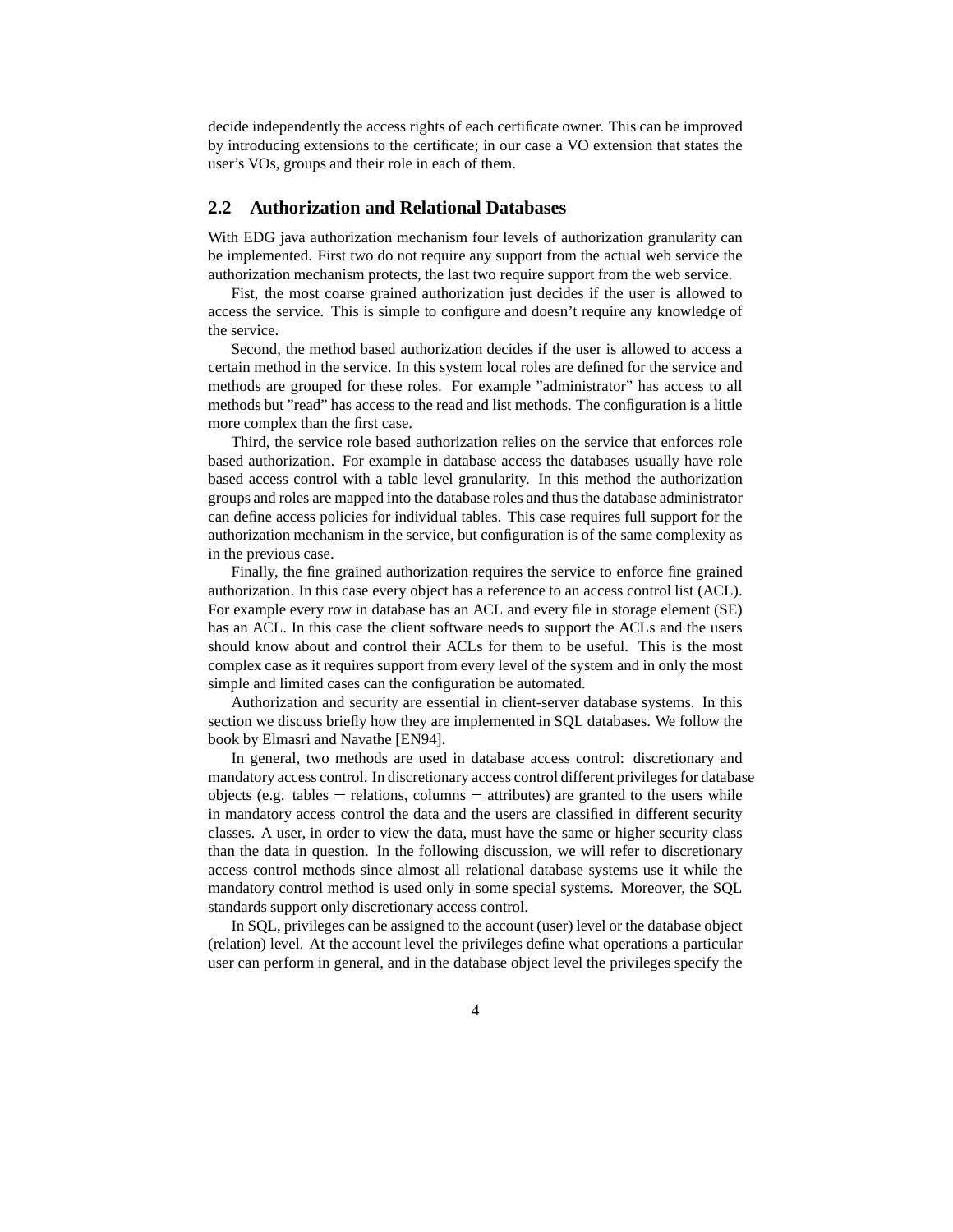operations a user can perform on the object (e.g. select, modify). In order to perform an operation, the user must have both account level and the object level privileges.

The basic privileges for relations (tables) are *select*, *modify*, and *reference*. The select privilege allows the user to retrieve data from the relation and is defined only on the relation level; views can be used to allow only some attributes to be retrieved. The modify privilege allows the user to modify the data and can be defined in a more detailed manner as *update*, *delete*, and *insert* privileges. The modify privilege is also defined on the relation level, and the update and insert privileges can also be given on the attribute (column) level. The reference privilege allows the user to define references to a relation, e.g foreign key constraints.

SQL has *grant* and *revoke* commands for defining privileges. With the *grant option*, a privilege can be given to the user so that he can grant it further. SQL also supports roles. The role is "a set of privileges" that can be assigned to the user. This makes administration easier since several privileges do not need to be granted separately to the user.

### **2.3 VOMS**

Essentially the Virtual Organization Membership System (VOMS) presents an extension to a user's X509 proxy certificate, that includes their VO membership information. When a VOMS-proxy is generated with the voms-proxy-init command is used, the VOMS server is contacted to request a VOMS block which will be included into the user's proxy certificate. That proxy certificate follows the standard X509v3 [HFPS99] certificate format. All the standard fields of the proxy certificate are used to store the user's authentication information. An additional extension  $(1.3.6.1.4.1.8005.100.100.1)$  is used to include VOMS block in the user's proxy certificate. The authorization information is stored in triplets with the following syntax:

```
GROUP: string
ROLE: string
CAP: string
```
When users wish to use a grid service, they pass their credential (in this case the VOMS-extended proxy certificate) to the service interface, for example, Spitfire. The grid service then extracts the user's authorization information from the extension part. The extensions part of the proxy certificate also includes the VOMS signature and validity period of the role mappings. The VOMS signature is used to to verify that a trusted VOMS service has attached the authorization information to the user's proxy certificate.

The actual information that the VOMS extension contains can be configured by the VO's administration. An example that demonstrates VO admin user interface is shown in Figure 1.

In the future, it is foreseen that the VOMS block will become a full Attribute Certificate [FH02] which stores the authorization information. This will not change the way information is used in a service since the same information is extracted from both formats.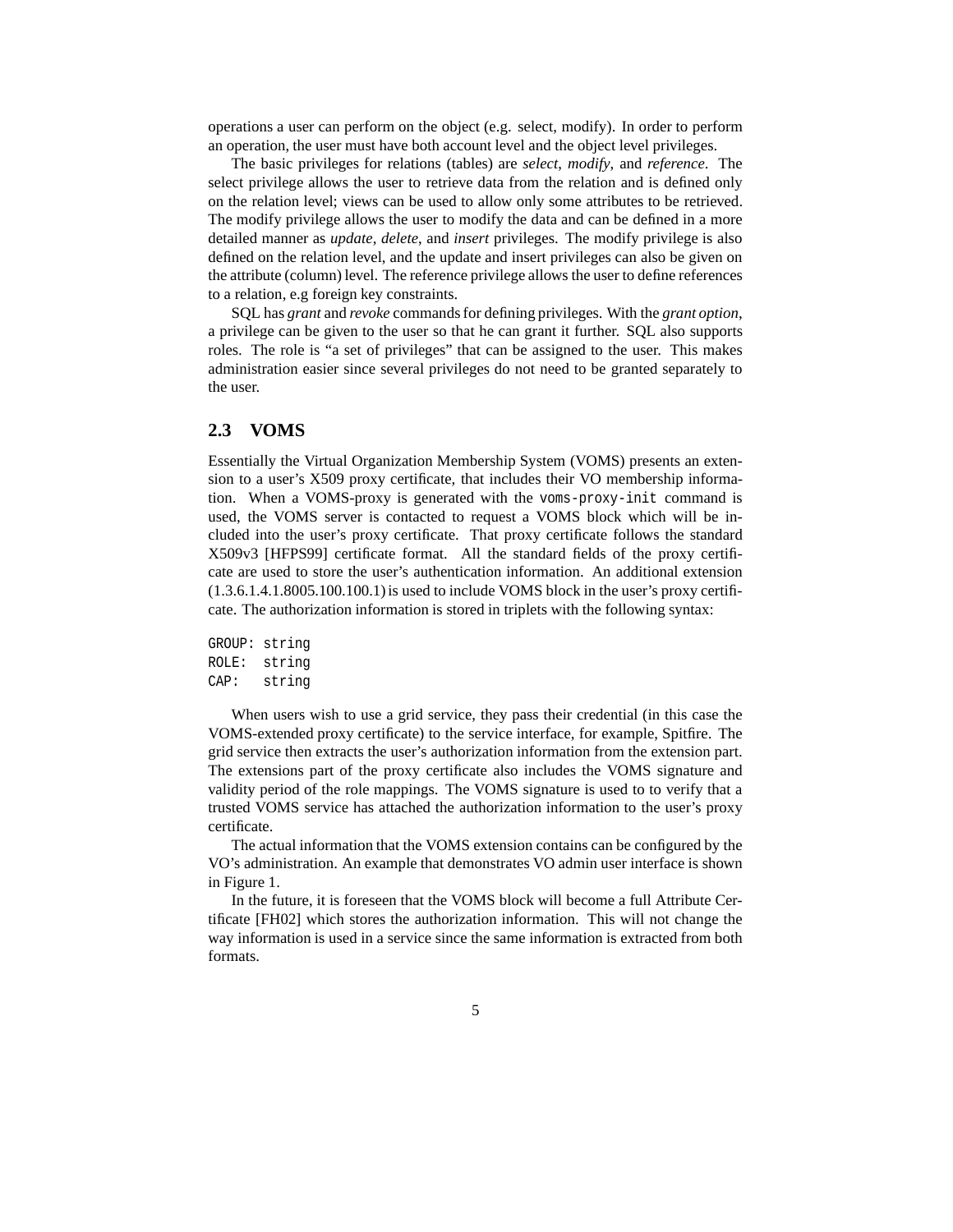|                                                                                                     | File Edit View Tab Settings Go Bookmarks Tools Help                                                                                                                                                                                                                |
|-----------------------------------------------------------------------------------------------------|--------------------------------------------------------------------------------------------------------------------------------------------------------------------------------------------------------------------------------------------------------------------|
|                                                                                                     | <b>Virtual Organization Membership Service</b>                                                                                                                                                                                                                     |
| Administration                                                                                      | <b>Users</b>                                                                                                                                                                                                                                                       |
| Users<br>list the users<br>search for<br>users<br>add a new user<br>Groups<br>Roles<br>Capabilities | The users in /NETG group:<br>/O=Grid/O=NorduGrid/OU=hip.fi/CN=Marko Niinimaki<br>edit<br>remove<br>/O=Grid/O=NorduGrid/OU=hip.fi/CN=John White<br>remove<br>You can click on the DN for more <i>details, edit</i> or <i>remove</i> the user with the corresponding |
|                                                                                                     | You are logged in as "IO=VOMSIO=SystemICN=Local Database Administrator"<br>(Issuer: "IO=VOMSIO=SystemICN=Dummy Certificate Authority").<br>Copyright @ 2003 CERN, ELTE, on behalf of the EU DataGrid Project.                                                      |

Figure 1: VOMS web interface

# **3 Combining VOMS, security and database user authorization mechanisms**

In the Spitfire service, database roles are divided into categories of "read", "write", "update", and "create" by default. A user that has been assigned the read role is allowed to browse the database in question; similarly, "write" role owner can insert data, "update" role owner can modify data, and "create" role owner can create new tables. Normally, of course, a user can have many roles; for instance in the case of a database administrator all of the above.

A *policy* is a collection of mappings of roles and users. Policies are designed by EDG's TrustManager software components. For instance, policy "test" (see below) is based on a regular expression mapping that allows roles "read", "write", "update", and "create" to a person whose certificate subject is "O=Grid, O=NorduGrid, OU=hip.fi, CN=Joe User", and "read" to persons whose certificate subject contains "O=Grid, O=NorduGrid, OU=hip.fi".

Spitfire can access any relational database with a Java connector, but the default implementation is based on MySQL [MyS01]. With MySQL, the roles are applied on database-wide basis.<sup>1</sup> Different VO's can have their databases accessed through a single Spitfire service and the access configuration is managed with standard Java database access methods.

Figure 2 shows a web browser-based graphical user interface that is used to administer a Spitfire installation. This tool is used to modify the XML file that stores the user-to-role mappings within security policies. The tool contains an editor (see

<sup>&</sup>lt;sup>1</sup>MySQL's "database" roughly corresponds to Oracle's tablespace. Many database vendors, including MySQL and Oracle, implement at least "per database" and "per table" access control.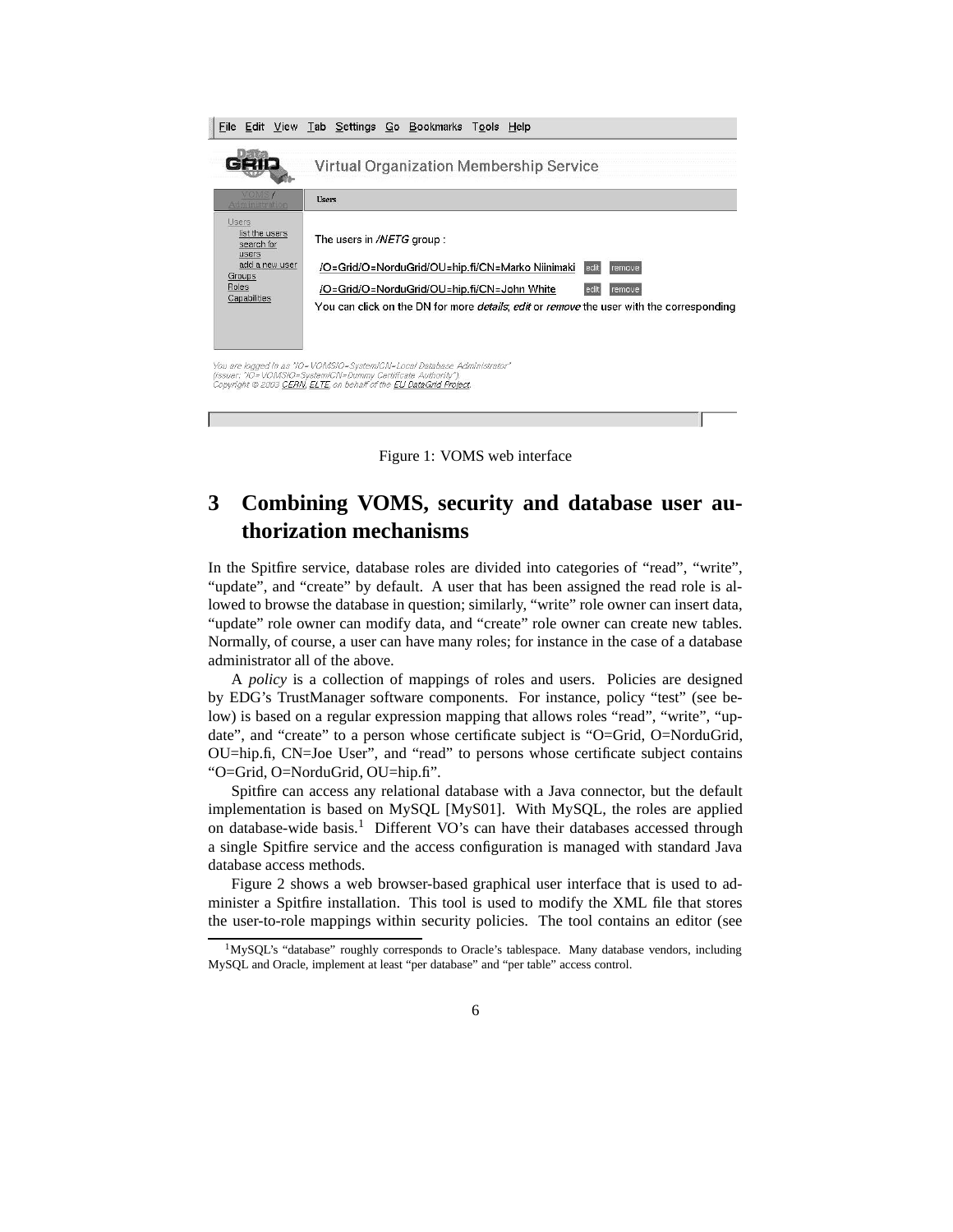

Figure 2: AdminGUI interface

Figure 2), which can be used to view and modify the XML-based role and policy definitions. In order to use this tool, an administrator of a Spitfire service must have a valid certificate loaded in their web browser and this certificate must map to an "administrator" role within the "adminPolicy". The third policy in Figure 2 shows policy "voms-based" that will be discussed in the use case.

### **3.1 Use case: Ozone profile validation**

Validation of satellite data using ground-based measurements is common practice within the Earth Observation community. One of the use cases of Earth Observation work package (WP9) within the EDG project is the calculation and validation of ozone profiles. The ozone profiles are calculated from satellite measurement data. Ozone Profiles contain measurements of ozone within a vertical column of atmosphere at a given latitude / longitude location above the Earth's surface. The profiles are validated using ground based light detection and ranging (LIDAR) measurements, which can also measure ozone profiles. The validation consists of comparing the ground-based measurement profiles with profiles derived from the satellite data, coincidence in time and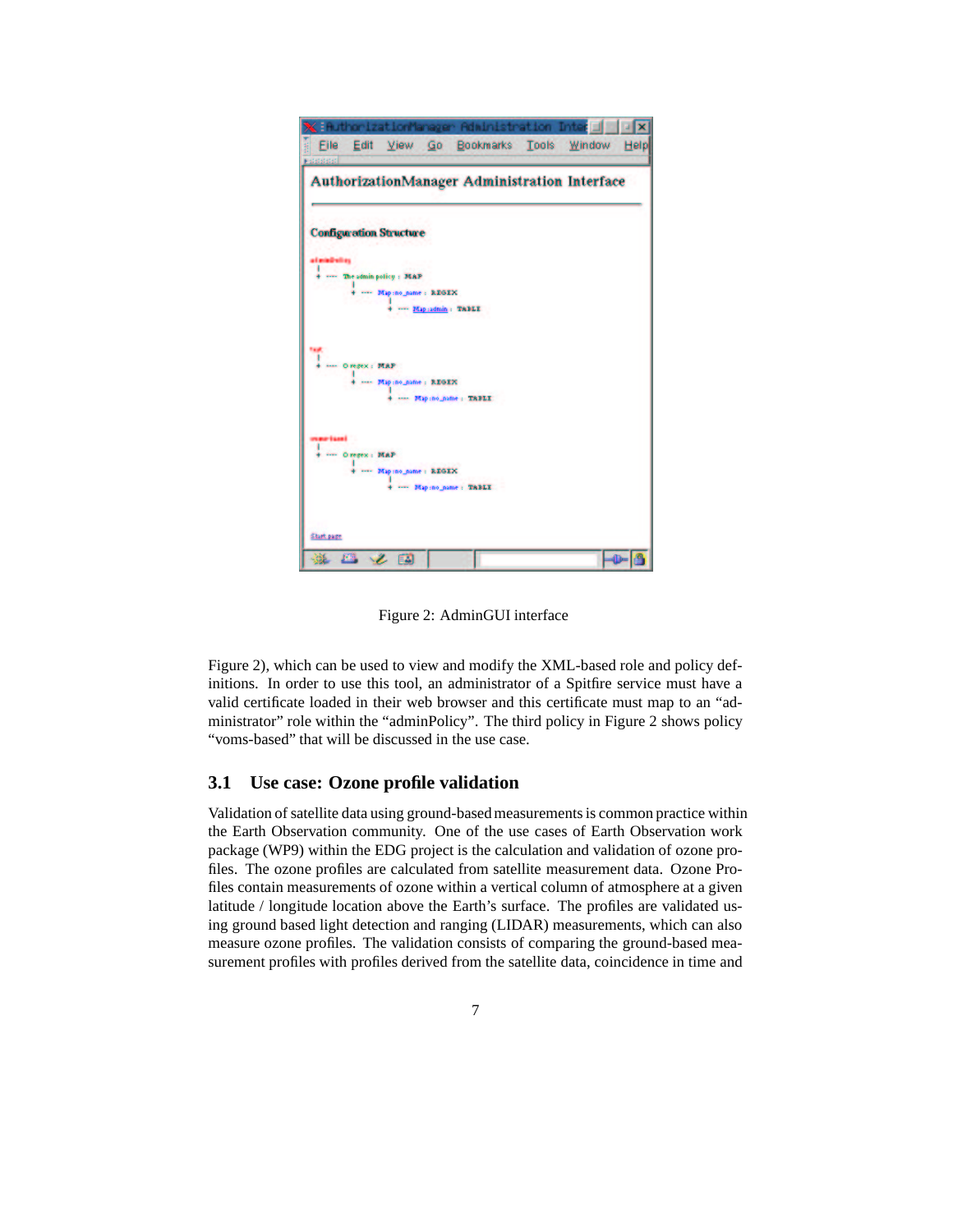#### location.

As the satellite data has global coverage over a time span of 5 years and groundbased LIDAR measurements are point measurement campaigns, databases are used to store metadata for both LIDAR measurements and calculated ozone profiles. Especially the date-time and location (lat/lon) data is important, but also the Logical File Name (LFN) and quality parameters are stored. In this way coincidence data can be found by querying the database. Note that the data itself is stored on GRID storage element (SE)s and can be found using the LFN stored in the metadata database. For accessing the metadata database Spitfire is used.

From the use case three distinct user-groups with different access rights can be derived: the producers of the ozone profiles who need to be able to insert their profile metadata, LIDAR data providers who need to be able to insert their LIDAR metadata and validation experts who need read access to the metadata. We also need a database administrator to set up the database. Spitfire with VOMS capability can provide all the required functionality.

Spitfire offers standalone Java and  $c++$  clients for accessing the service. First the user requests a VOMS certificate with edg-voms-proxy-init command. The certificate is written and stored to a file "/tmp/x509up uid" (where id is the user's identity number in the computer). When the client accesses a service, the VOMS (proxy) certificate is sent to the service by Spitfire client. The service is then able to extract the authorization information from the certificate.

After the user sends the query to the service, the service finds out which VO the user belongs to. Further, the role of the user in his VO is also extracted from the certificate. With this information the service is able to define the user's access rights. This removes the need from a service to maintain specific user ids and their mapping to database access rights.

In the case of successful authorization, the result of the user's query is returned to the client. An extract of sample client code is shown in Figure 3, where the user selects and prints all LFNs of profiles coincidence with his LIDAR data measured at the ground station located at Haut Provence (see the selection criteria, Haut Provence: HP):

The security and authentication features are completely invisible to the programmer. An example of running the code and displaying the results shown in Figure 4. There, it can be noticed that the user requests policy "voms-based" and role "read-test" and uses his proxy certificate named "/tmp/x509up u513".

### **4 Conclusions**

In this paper, we have presented a design and an implementation of virtual organizations and database access. The main benefits of the design are: (i) it separates authentication and role authorization in manageable modules; (ii) There is no need to enter user id - password -pairs because of certificates; (iii) The database access is generic, i.e. can access relational databases of different manufacturers; (iv) It outputs XML that can be easily processed further.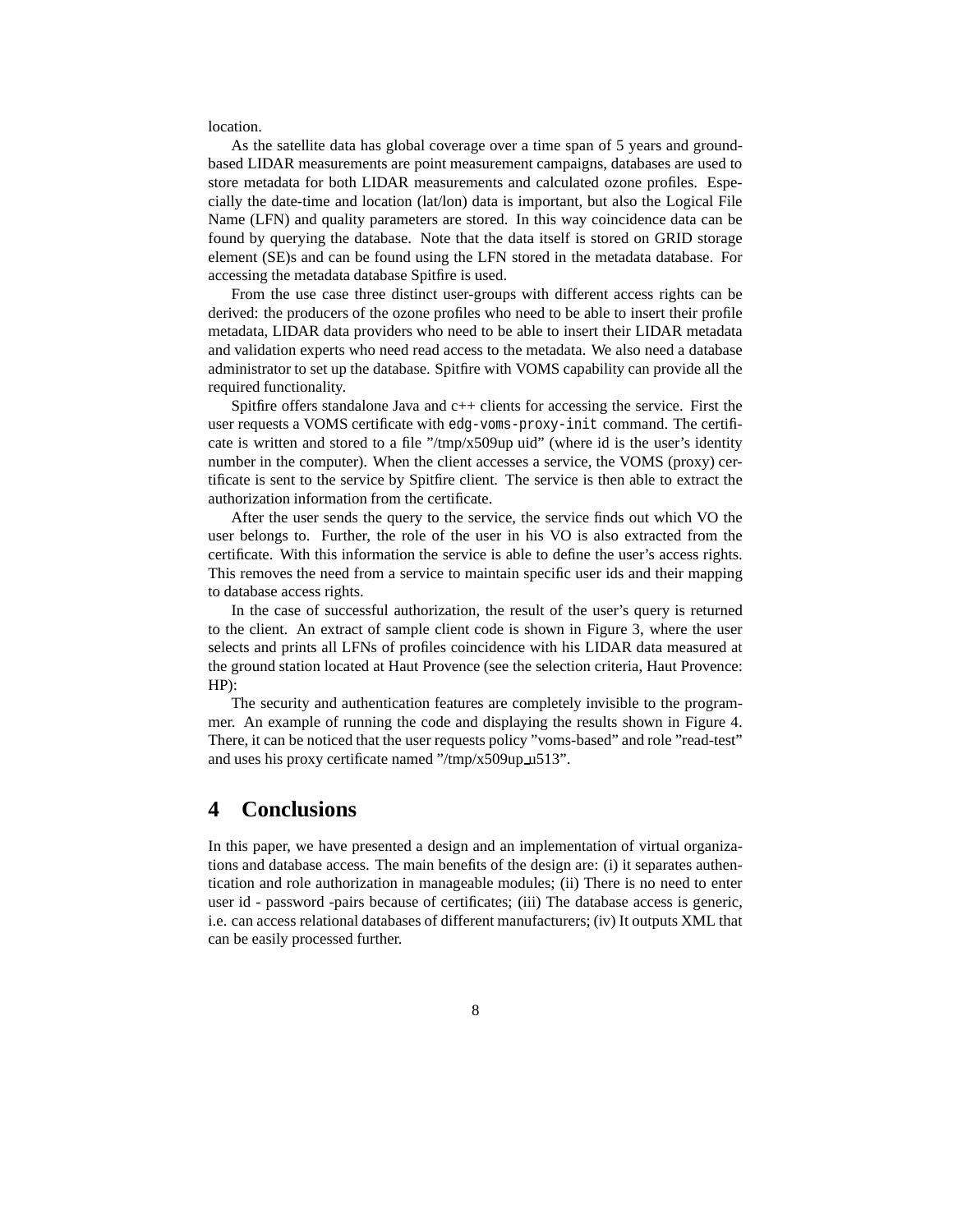```
public final class SelectLFN {
    public static void main (String [] args) throws Exception {
    URL base = new URL("https://datagrid.nadc.nl:8443/Spitfire/services/SpitfireBase");
    SpitfireBase sfBase = new SpitfireBaseServiceLocator().getSpitfireBase(base);
    try {
        String HP =" Lat < 48 and Lat > 38 and
            Lon > 0 and Lon < 10 and
     DateTimeStart > \"1999-06-01 00:00:00\" and
     DateTimeStop < \"1999-06-31 00:00:00\" ";
        SpitfireResult result = sfBase.simpleSelect("gome",
                                                     "GOME_OPERA",
                                                     "LFNOutput",
                                                     "HP",
                                                     0);
        SpitfireResultHelper.printResult(System.out, result);
    } catch (Exception x) {
      System.out.println("SelectFromLFN ERROR: " + x.getMessage() );
    }
  }
}
```
Figure 3: Sample code: SelectLFN.java

Moreover, we have demonstrated its usability by a concrete example used in Earth Observation group's ozone validation application.

# **References**

- [ACC 03] R. Alfieri, R. Cecchini, V. Ciashini, L. dell'Agnello, A. Frohner, K. Lorentey, and F. Spataro. VOMS an authorization system for virtual organizations. In *Proceedings of the 1st European Across Grids Conference - Santiago de Compostela, Spain, 13-14 February 2003*, 2003.
- [EN94] R. Elmasri and S. B. Navathe. *Fundamentals of database systems (2nd ed)*. Benjamin / Cummings, 1994.
- [FH02] S. Farrell and R. Housley. Rfc 3281, an internet attribute certificate profile for authorization. Available on http://www.ietf.org/rfc/rfc3281.txt, 2002.
- [FK97] I. Foster and C. Kesselman. Globus: A metacomputing infrastructure toolkit. *International Journal of Supercomputer Applications*, 11(2), 1997.